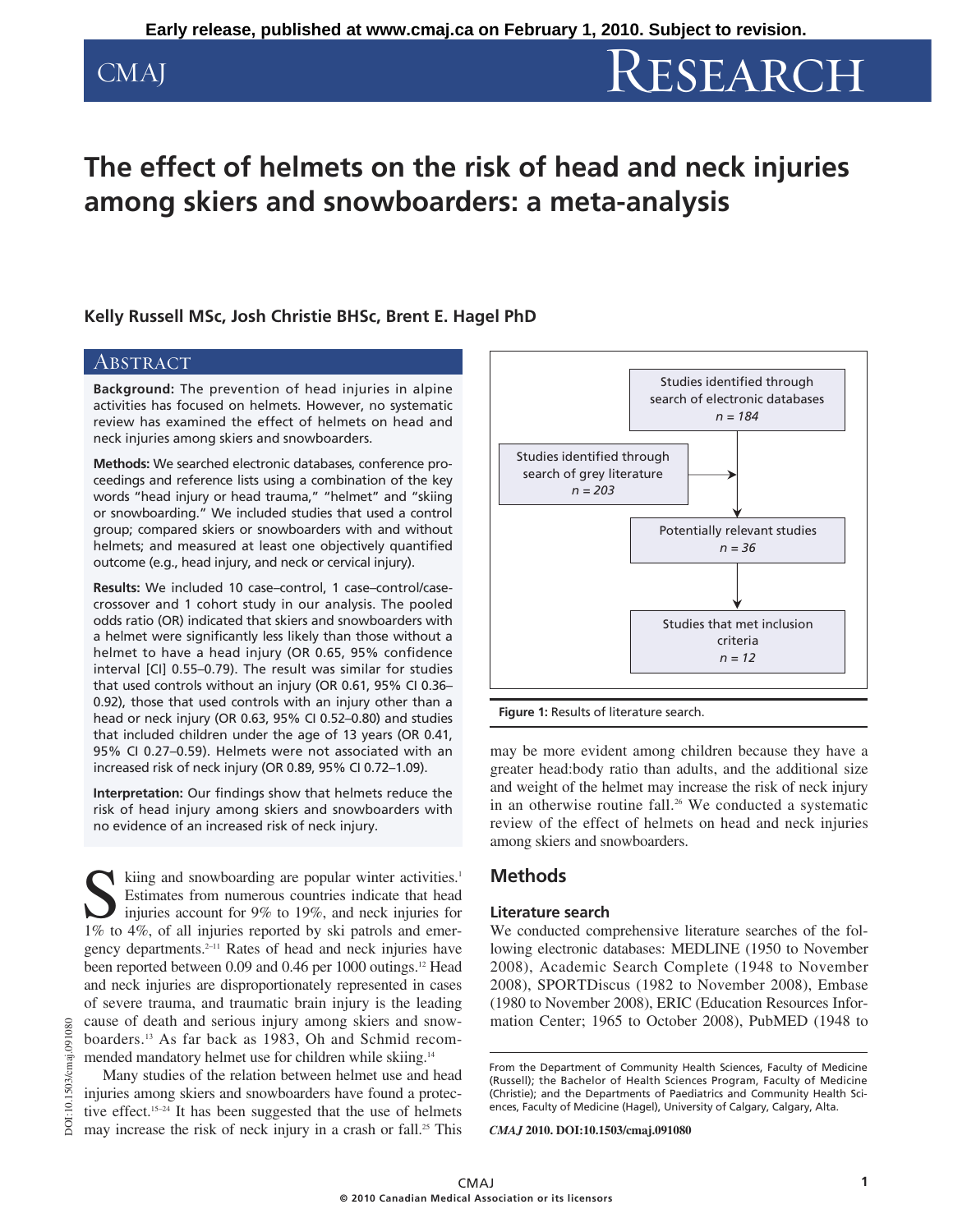November 2008), the Cochrane Central Register of Controlled Trials (CENTRAL; 1991 to November 2008) and SafetyLit (1870 to November 2008). We manually searched the proceedings of the 1st to 16th annual conferences of the International Society of Skiing Safety. We also reviewed the reference lists of included studies. The search strategy is described in Appendix 1 (available at www.cmaj.ca/cgi /content/full/cmaj.091080/DC1). Both published and unpublished studies were considered. We included only Englishlanguage studies in the review.<sup>27</sup>

#### **Selection of studies**

Two of us (J.C. and K.R.) screened the titles, and abstracts when available, of potentially relevant studies. The same reviewers independently assessed the full text if the study met the following inclusion criteria: (a) cohort, case–control or case-crossover study design; (b) comparison of snowboarders or skiers with and without helmets; and (c) measurement of at least one objectively quantified outcome (e.g., head injury, neck injury, or severity of head or neck injury). Disagreements were resolved by consensus.

**Table 1:** Description of studies included in a systematic review of the effect of helmets on the risk of head and neck injuries among skiers and snowboarders (part 1 of 2)

| Study<br>(country)                                  | Study<br>design    | Study population                                                                                                                                            | Sex and age                                                                                                                                                                                                    | Snowboarders                          | Ability                                                                                                                                                   | Definition used<br>for head or<br>neck injury                                                                                                                                                              | Verification<br>of head or<br>neck injury                                                       |
|-----------------------------------------------------|--------------------|-------------------------------------------------------------------------------------------------------------------------------------------------------------|----------------------------------------------------------------------------------------------------------------------------------------------------------------------------------------------------------------|---------------------------------------|-----------------------------------------------------------------------------------------------------------------------------------------------------------|------------------------------------------------------------------------------------------------------------------------------------------------------------------------------------------------------------|-------------------------------------------------------------------------------------------------|
| <b>Mueller</b><br>et al. $17$<br>(United<br>States) | Case-<br>control   | 21 375 injured skiers<br>and snowboarders<br>reported by ski patrol;<br>4779 with helmet,<br>16 855 without<br>helmet                                       | Cases (head/neck/face<br>injury): male 69%<br>(2904/3701)<br>Controls (no injury):<br>male 57%<br>(10057/17626)<br>Age: NR                                                                                     | Cases: 62%<br>Controls:<br>59%        | Cases:<br>Expert: 1394<br>Intermediate: 1660<br>Beginner: 935<br>Controls:<br><b>Expert: 4608</b><br>Intermediate: 7085<br>Beginner: 4608                 | Head injury:<br>injury to scalp or<br>skull above the<br>hairline; includes<br>ear and brain injury<br>Facial injury: injury<br>between lower<br>jaw and hairline<br>Neck injury: NR                       | NR; ski patrol<br>data                                                                          |
| Russell<br>et al. $30$<br>(Canada)                  | $Case-$<br>control | 47 200 injured skiers<br>and snowboarders<br>reported by ski patrol;<br>helmet use 24.3%<br>among cases, 20.2%<br>among controls                            | Sex: NR<br>Age: 1-18 yr                                                                                                                                                                                        | 55.2%                                 | <b>NR</b>                                                                                                                                                 | Neck injury:<br>neck or cervical<br>spine                                                                                                                                                                  | NR; ski patrol<br>data                                                                          |
| Fukuda<br>et al. $^{24}$<br>(Japan)                 | $Case-$<br>control | 1190 injured<br>snowboarders who<br>sought medical<br>treatment for head<br>injury at nearby<br>medical facility;<br>92 with helmet, 1098<br>without helmet | Helmet: male 76%<br>(70/92)<br>Mean age 24.6<br>(SD 4.04) yr<br>No helmet: male 64%<br>(704/1098)<br>Mean age 22.7<br>(SD 4.8) yr                                                                              | 100%                                  | Helmet:<br>"Upper" technique<br>level: 31<br>Other: 61<br>No helmet:<br>"Upper" technique<br>level: 129<br>Other: 969                                     | Serious head<br>injury:<br>traumatic<br>amnesia, loss of<br>consciousness,<br>craniofacial<br>fracture or<br>intracranial lesion                                                                           | Physician data;<br>cases and<br>injured controls<br>recruited from<br>neurosurgery<br>institute |
| Shealy<br>et al. $^{23}$<br>(United<br>States)      | Case-<br>control   | 4637 injured skiers<br>at a ski resort in<br>Vermont; 1113 with<br>helmet, 3524 without<br>helmet                                                           | <b>NR</b>                                                                                                                                                                                                      | None                                  | <b>NR</b>                                                                                                                                                 | Potentially serious<br>head injury:<br>diagnosed<br>concussion, more<br>severe closed head<br>injury, skull fracture<br>and/or death<br>Less serious head<br>injury: scalp<br>lacerations and<br>abrasions | Physician data;<br>cases diagnosed<br>by hospital<br>personnel or<br>clinic staff               |
| Sulheim<br>et al. <sup>15</sup><br>(Norway)         | Case-<br>control   | 3562 injured skiers<br>and snowboarders<br>reported by ski patrol;<br>752 with helmet, 2810<br>without helmet                                               | Cases (head injury):<br>male 67% (388/576)<br>Age < 13 yr: 78<br>13-20 yr: 251<br>> 20 yr: 237<br>Controls (non-head<br>injury): male 60%<br>(1801/2986)<br>Age < 13 yr: 295<br>13-20 yr: 766<br>> 20 yr: 1919 | <b>Cases: 44%</b><br>Controls:<br>26% | Cases:<br>Expert: 108<br>Good: 186<br>Intermediate: 147<br>Beginner: 123<br>Controls:<br>Expert: 570<br>Good: 1055<br>Intermediate: 1005<br>Beginner: 348 | Potentially severe<br>head injury: head<br>injury referred to<br>physician or<br>hospital by ski<br>patrol                                                                                                 | NR; ski patrol<br>data                                                                          |
| Ekeland<br>et al. $18$<br>(Norway)                  | $Case-$<br>control | Skiers and<br>snowboarders with<br>injuries recorded in a<br>central registration of<br>injuries over four major<br>Norwegian ski hills                     | <b>NR</b>                                                                                                                                                                                                      | 45%                                   | <b>NR</b>                                                                                                                                                 | <b>NR</b>                                                                                                                                                                                                  | <b>NR</b>                                                                                       |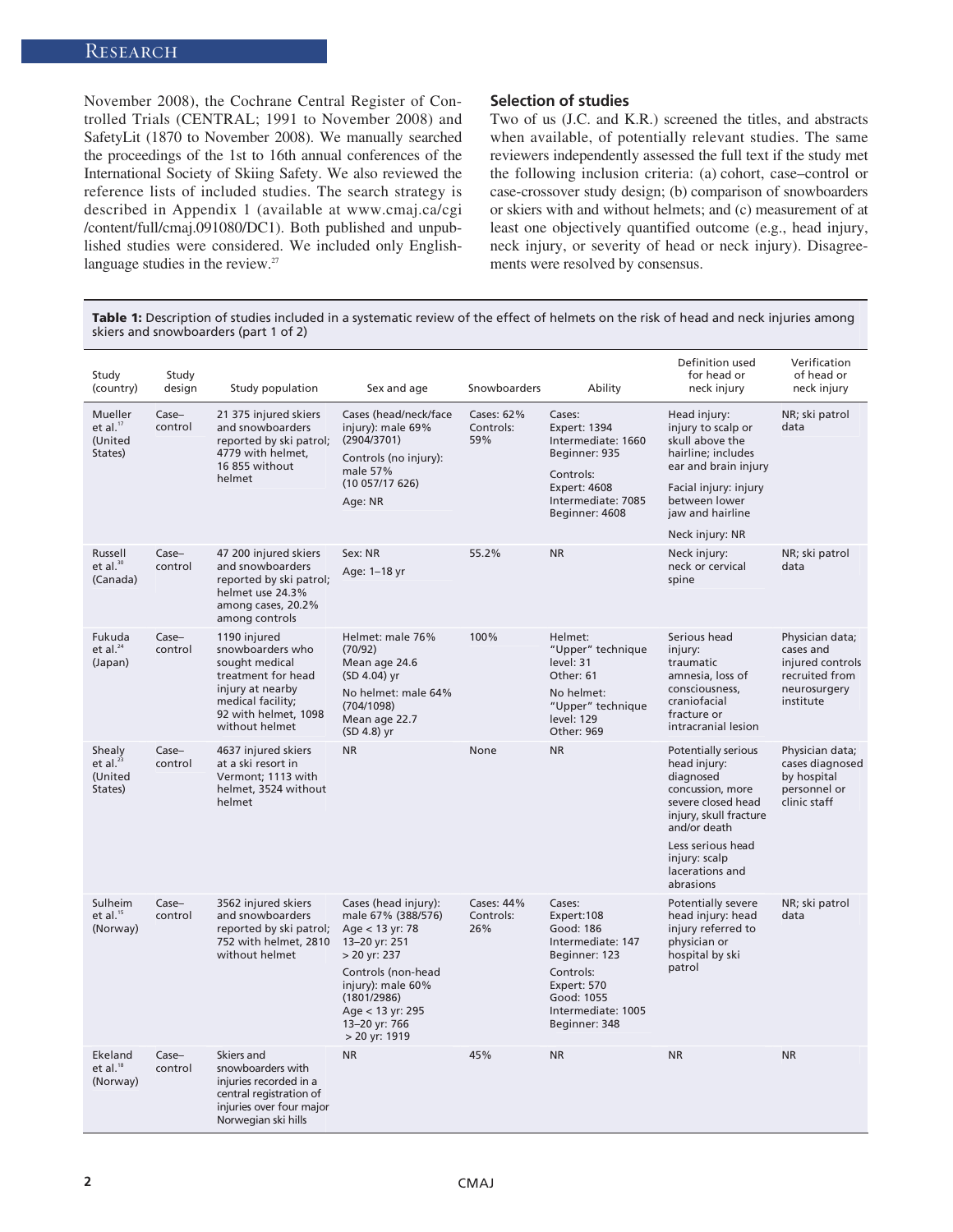## **Assessment of methodologic quality**

Two of us (J.C. and K.R.) independently assessed the methodologic quality of the studies using the Downs and Black checklist.28 This 28-point checklist assesses biases related to reporting, external validity, internal validity and power. Disagreements were resolved by consensus.

## **Data extraction and analysis**

Three of us (J.C., K.R. and V.W.) extracted the following information from the studies: study design, demographic characteristics, data source and results (type and severity of injury and adverse events). The data were checked for completeness and accuracy; disagreements were resolved by consensus.

Agreement on inclusion and methodologic quality of studies was measured with use of the kappa statistic. We used random-effects modelling to generate pooled estimates of effect. When available, adjusted results were extracted over crude results. The effect of helmet use was expressed as odds ratios (ORs) with accompanying 95% confidence intervals (CIs). To explore heterogeneity, we conducted subgroup analyses for

**Table 1:** Description of studies included in a systematic review of the effect of helmets on the risk of head and neck injuries among skiers and snowboarders (part 2 of 2)

| Study                                     | Study<br>design                         | Study population                                                                                                                                                                             | Sex and age                                                                                                                                                                                                                        | Snowboarders                     | Ability                                                                                                                       | Definition of head<br>or neck injury                                                                                                                                                      | Verification of<br>head or neck<br>injury                               |
|-------------------------------------------|-----------------------------------------|----------------------------------------------------------------------------------------------------------------------------------------------------------------------------------------------|------------------------------------------------------------------------------------------------------------------------------------------------------------------------------------------------------------------------------------|----------------------------------|-------------------------------------------------------------------------------------------------------------------------------|-------------------------------------------------------------------------------------------------------------------------------------------------------------------------------------------|-------------------------------------------------------------------------|
| Hagel<br>et al. <sup>16</sup><br>(Canada) | Case-<br>control/<br>case-<br>crossover | 3988 injured skiers<br>and snowboarders<br>reported by ski patrol;<br>1104 with helmet,<br>2884 without helmet                                                                               | Cases (head/neck<br>injury): male 58%<br>(476/824)<br>Age < 15 yr: 322<br>15-25 yr: 336<br>$> 26$ yr: 166<br>Controls (non-head/<br>neck injury): male 44%<br>(1457/3294)<br>Age < 15 yr: 1277<br>15-25 yr: 1185<br>$> 26$ yr: 832 | 47%                              | Days per season<br>Cases:<br>1 d: 191<br>2-10 d: 382<br>> 11 d: 209<br>Controls:<br>1 d: 929<br>2-10 d: 1690<br>$> 11$ d: 591 | Potentially severe<br>cases: isolated<br>head or neck<br>injury requiring<br>evacuation by<br>ambulance                                                                                   | NR; ski patrol<br>data                                                  |
| Johnson<br>et al. $20$<br>(Canada)        | $Case-$<br>control                      | 745 snowboarders<br>who reported to<br>hospital emergency<br>department; 410 with<br>helmet, 335 without<br>helmet                                                                           | Male 67% (501/745)<br>Age $\leq 16$ yr                                                                                                                                                                                             | 100%                             | <b>NR</b>                                                                                                                     | <b>NR</b>                                                                                                                                                                                 | <b>NR</b>                                                               |
| Macnab<br>et al. $^{21}$<br>(Canada)      | $Case-$<br>control                      | 307 injured<br>snowboarders;<br>131 with helmet, 176<br>without helmet                                                                                                                       | Sex NR<br>Age $<$ 13 yr                                                                                                                                                                                                            | Helmet: 24%<br>No helmet:<br>50% | <b>NR</b>                                                                                                                     | Inconsequential: no<br>treatment or<br>investigation<br>Minor:<br>investigation and<br>local treatment<br>Major:<br>investigation and<br>referral to hospital<br>for further<br>treatment | Physician data;<br>injury<br>examined by<br>physician                   |
| Ekeland<br>et al. $19$<br>(Norway)        | $Case-$<br>control                      | 3605 skiers and<br>snowboarders with<br>injuries recorded in a<br>central registration of<br>injuries over four<br>major Norwegian ski<br>slopes; 397 with<br>helmet, 3208 without<br>helmet | <b>NR</b>                                                                                                                                                                                                                          | 34%                              | Helmet:<br>Beginner: 23%<br>Expert: 16%<br>Cases:<br>Beginner: 13%<br>Expert: 17%                                             | <b>NR</b>                                                                                                                                                                                 | NR; ski patrol<br>data                                                  |
| Machold<br>et al. $2$<br>(Austria)        | Cohort                                  | 2562 students from 86<br>schools in Austria<br>during 131 winter<br>sport-weeks; 196 with<br>helmet, 2366 without<br>helmet                                                                  | <b>NR</b>                                                                                                                                                                                                                          | <b>NR</b>                        | 100%                                                                                                                          | <b>NR</b>                                                                                                                                                                                 | Physician data<br>(attending<br>trauma<br>surgeon or<br>local hospital) |
| Sandegard<br>et al. $^{22}$<br>(Sweden)   | $Case-$<br>control                      | Injured skiers and<br>snowboarders ( $n =$<br>NR) who were part of<br>the Swedish Ski Lift<br>and Ski Areas'<br>Organization injury<br>registration                                          | <b>NR</b>                                                                                                                                                                                                                          | <b>NR</b>                        | <b>NR</b>                                                                                                                     | <b>NR</b>                                                                                                                                                                                 | NR; physician<br>data                                                   |

Note: NR = not reported, SD = standard deviation.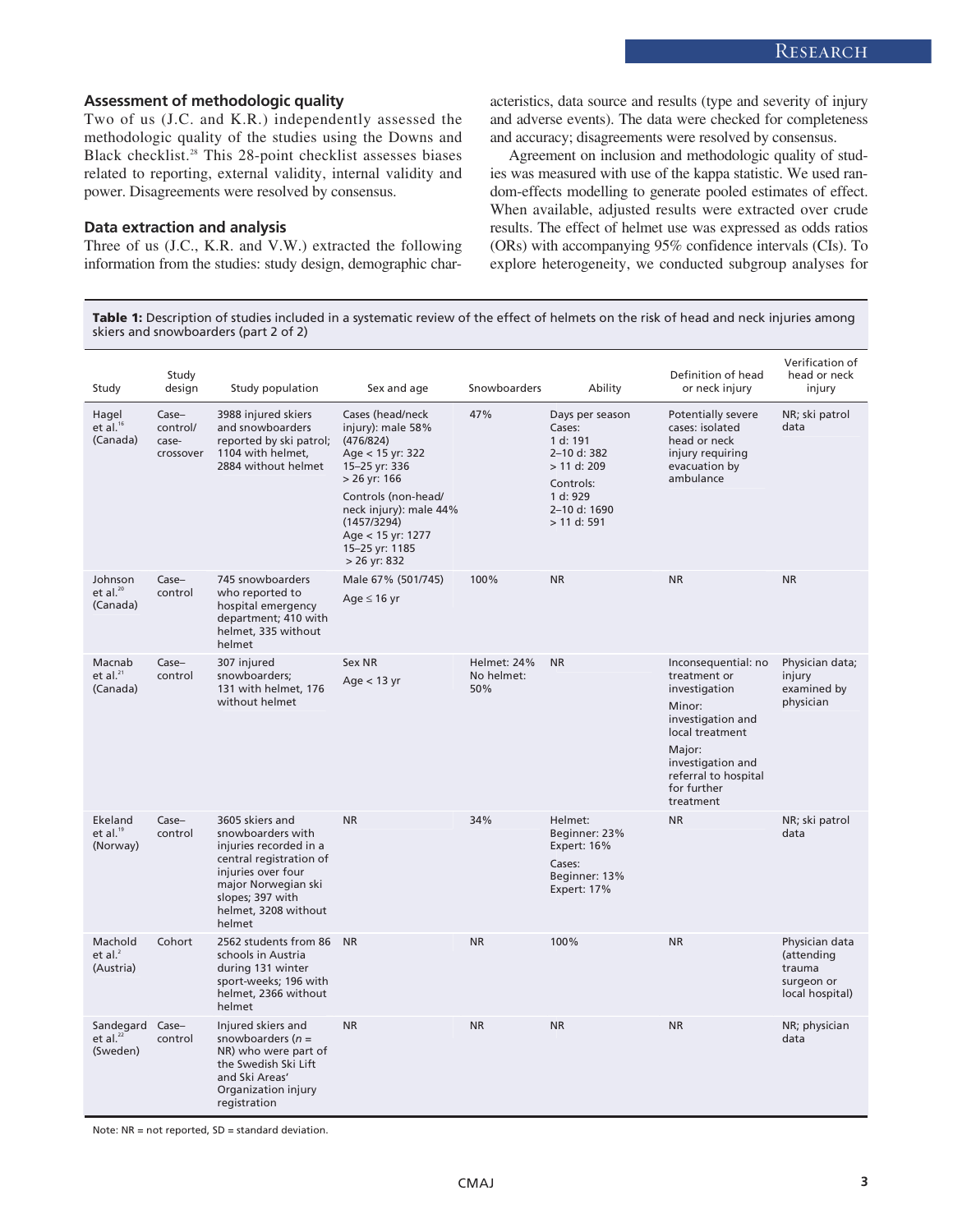age, sex, experience, and snowboarding versus skiing. For age, we grouped studies if they used consistent categories. We used the  $I<sup>2</sup>$  statistic to measure statistical heterogeneity.<sup>29</sup> We conducted a sensitivity analysis of studies of high (Downs and Black score  $\geq$  18) and low methodologic quality. We assessed publication bias by examining the estimated measures of effect (i.e., odds ratios) against their standard errors.

## **Results**

Of the 36 potentially relevant studies, we included 12 in our analysis (kappa = 0.87, 95% CI 0.70–1.00) (Figure 1). We excluded the other 24 studies for the following reasons: the study design was inappopriate (15 studies); the study did not examine skiers or snowboarders with and without helmet use (5); and the data were not reported by exposure and outcome (4).

Of the 12 included studies, 10 were case–control studies, 1 was a case–control/case-crossover study, and 1 was a cohort study (Table 1).<sup>2,15-24,30</sup> Five studies were conducted in Europe, one in Asia and six in North America. In the 10 studies from which the data could be obtained, 9829 participants wore helmets and 36 735 did not.2,15–17,19–21,23,24,30 Criteria for selection of cases included self-reported injuries, reports from ski patrols, insurance registrations and patients reporting to an emergency department. Eleven studies examined head injuries; five of them also examined neck injuries.<sup>15-17,19,21</sup> The twelfth study examined neck injuries only.<sup>30</sup> No study reported deaths. No study described the design, quality or fit of the helmets.

The median score for methodologic quality of the included studies was 20 out of 28 (interquartile range 14.25–21.25) (Table 2). The kappa statistic for the assessment of methodologic quality was 0.65 (95% CI 0.57–0.74).

#### **Helmet use and head injury**

In our analysis of the nine studies that compared injured skiers and snowboarders with noninjured controls or controls who had an injury other than a head or neck injury, we found that

| Table 2: Methodologic quality of the included studies |                                        |                                                                        |                                       |                                      |                                            |                   |
|-------------------------------------------------------|----------------------------------------|------------------------------------------------------------------------|---------------------------------------|--------------------------------------|--------------------------------------------|-------------------|
| Study                                                 | Study design                           | Adequate selection<br>of cases and controls                            | Adequate<br>assessment<br>of exposure | Adequate<br>assessment<br>of outcome | Adequate control<br>for confounding        | Overall<br>score* |
| Meuller<br>et al. $17$                                | Case-control                           | Characteristics given: yes<br>Same population: yes<br>Same period: yes | Described: yes                        | Described: yes<br>Accurate: yes      | Distribution given: yes<br>Adjustment: yes | 22                |
| Fukuda<br>et al. $^{24}$                              | Case-control                           | Characteristics given: yes<br>Same population: yes<br>Same period: yes | Described: yes                        | Described: yes<br>Accurate: yes      | Distribution given: yes<br>Adjustment: yes | 21                |
| Russell<br>et al. $30$                                | Case-control                           | Characteristics given: yes<br>Same population: yes<br>Same period: yes | Described: yes                        | Described: yes<br>Accurate: yes      | Distribution given: yes<br>Adjustment: yes | 23                |
| Shealy<br>et al. $^{23}$                              | Case-control                           | Characteristics given: no<br>Same population: yes<br>Same period: yes  | Described: no                         | Described: yes<br>Accurate: yes      | Distribution given: no<br>Adjustment: no   | 10                |
| Sulheim<br>et al. $15$                                | Case-control                           | Characteristics given: yes<br>Same population: yes<br>Same period: yes | Described: yes                        | Described: yes<br>Accurate: yes      | Distribution given: yes<br>Adjustment: yes | 21                |
| Ekeland<br>et al. <sup>18</sup>                       | Case-control                           | Characteristics given: yes<br>Same population: yes<br>Same period: yes | Described: yes                        | Described: yes<br>Accurate: yes      | Distribution given: yes<br>Adjustment: yes | 19                |
| Hagel<br>et $aI$ <sup>16</sup>                        | Case-control<br>and case-<br>crossover | Characteristics given: yes<br>Same population: yes<br>Same period: yes | Described: yes                        | Described: yes<br>Accurate: yes      | Distribution given: yes<br>Adjustment: yes | 22                |
| Johnson<br>et al. $^{20}$                             | Case-control                           | Characteristics given: yes<br>Same population: yes<br>Same period: yes | Described: yes                        | Described: yes<br>Accurate: yes      | Distribution given: no<br>Adjustment: no   | 12                |
| Macnab<br>et al. $^{21}$                              | Case-control                           | Characteristics given: yes<br>Same population: yes<br>Same period: yes | Described: yes                        | Described: yes<br>Accurate: yes      | Distribution given: no<br>Adjustment: yes  | 19                |
| Ekeland<br>et al. $^{19}$                             | Case-control                           | Characteristics given: yes<br>Same population: yes<br>Same period: yes | Described: yes                        | Described: yes<br>Accurate: yes      | Distribution given: yes<br>Adjustment: yes | 19                |
| Machold<br>et al. $2$                                 | Cohort                                 | Characteristics given: yes<br>Same population: yes<br>Same period: yes | Described: no                         | Described: yes<br>Accurate: yes      | Distribution given: no<br>Adjustment: no   | 15                |
| Sandegard<br>et al. $^{22}$                           | Case-control                           | Characteristics given: no<br>Same population: yes<br>Same period: yes  | Described: no                         | Described: no<br>Accurate: yes       | Distribution given: no<br>Adjustment: no   | 9                 |

\*Overall scores for methodologic quality were determined with use of the Downs and Black checklist (maximum score 28).<sup>28</sup>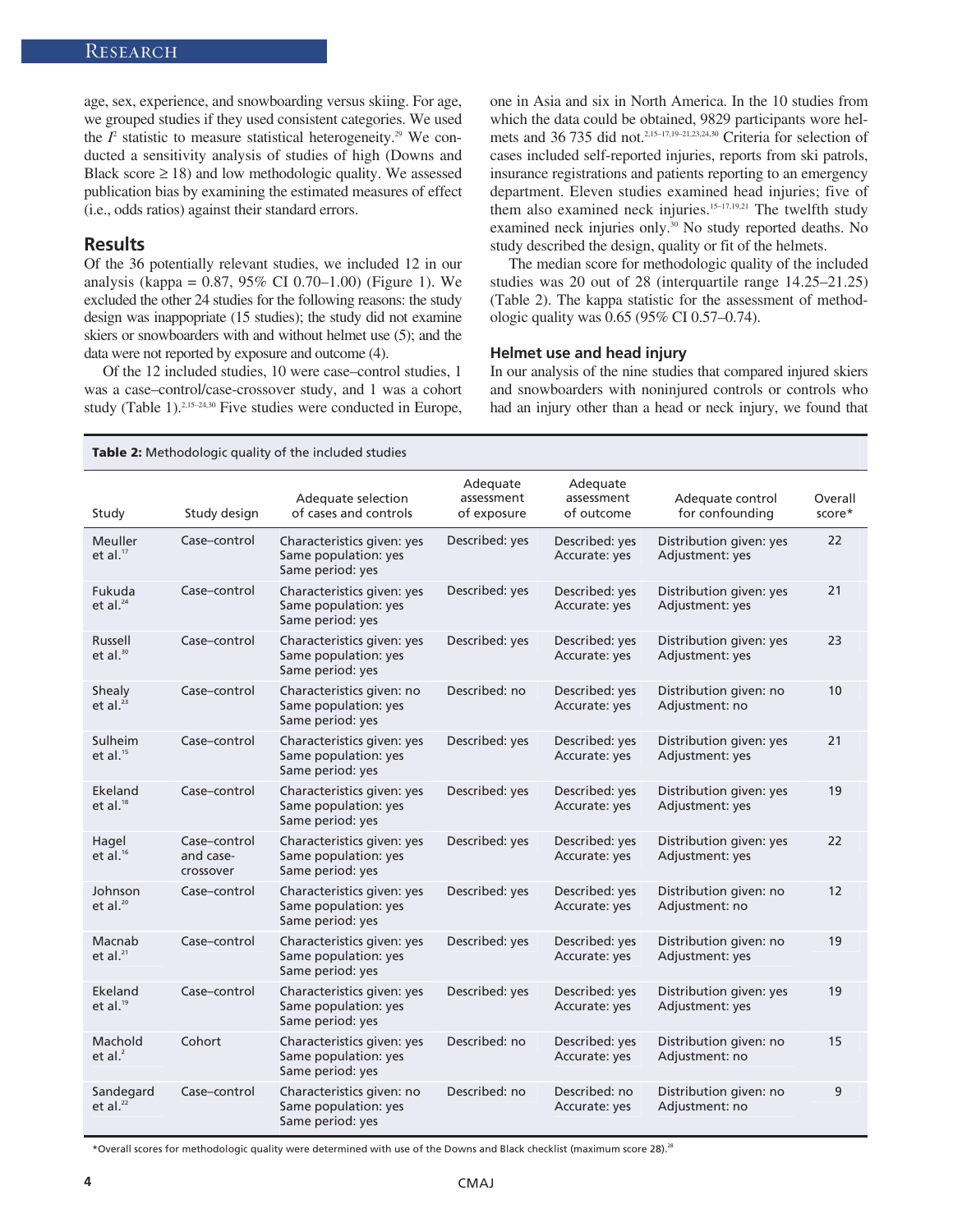the use of helmets significantly reduced the risk of head injury.15–23 The pooled analysis of these studies indicated that the risk was reduced by 35% (OR 0.66, 95% CI 0.55–0.79;  $I^2 = 75.7\%$ ). Machold and associates reported no head injury among those who used helmets.2 Although their study suggests that helmets are protective, we were unable to obtain an odds ratio and include it in the pooled analysis. However, when we added 0.5 to the cells of the  $2 \times 2$  table to enable calculation of an odds ratio<sup>31</sup> and included this study in the analysis, we found no change in the estimate of effect (OR 0.65, 95% CI 0.55–0.79; *I* <sup>2</sup> = 72.9%) (Figure 2).

When considering the five studies that compared injured skiers and snowboarders with noninjured controls, we found that the risk of head injury was significantly reduced among those wearing a helmet (OR 0.61, 95% CI 0.44–0.83;  $I^2 = 75.0\%$ ).<sup>15,18,20,21,23</sup> The same was true in the pooled analysis of the five studies that compared injured skiers and snowboarders with controls who had an injury other than a head or neck injury (OR 0.63, 95% CI 0.48–0.83;  $I^2 = 84.7\%$ ).<sup>15–17,19,22</sup>

Four studies examined the effect of helmets on potentially severe head trauma.<sup>15,16,23,24</sup> Sulheim and colleagues reported a significant protective effect (OR 0.43, 95% CI 0.25–  $(0.77)$ ,<sup>15</sup> as did Hagel and colleagues (OR 0.44, 95% CI 0.24–0.81).16 Potentially severe head injuries in these two studies were defined as

referral to an emergency physician or hospital for treatment,<sup>15</sup> and head injury requiring evacuation by ambulance.<sup>16</sup> Shealy and colleagues reported no significant difference in the incidence of potentially serious head injury (concussion, severe closed head injury, skull fracture or death) between helmet users and nonusers.<sup>23</sup> Fukuda and colleagues, after adjusting for jumping, reported a nonsignificant effect of helmet use on severe head injuries (traumatic amnesia, loss of consciousness, craniofacial fracture or intracranial lesion) compared with nonserious head injuries (OR 0.66, 95% CI 0.32–1.35).<sup>24</sup>

#### **Subgroup and sensitivity analyses**

The subgroup analyses are presented in Table 3. Among children less than 13 years old, the odds ratio for the effectiveness of helmets in reducing the risk of head injury was 0.39 (95% CI 0.23–0.65;  $P = 72.2\%$ ).<sup>15,17,20,21</sup> The odds ratio among males was 0.80 (95% CI 0.70–0.92), and the odds ratio among females was 0.98 (95% CI 0.80–1.19);17 however, the *p* value for whether the effect estimates were modified by sex was 0.09. The use of helmets was associated with a significant reduction in the risk of head injury among skiers and snowboarders at the beginner level; however, the *p* value for whether the effect of helmets was modified by experience was 0.15.17 The association between helmet use and head injury was similar among skiers and snowboarders.



**Figure 2:** The effectiveness of helmets in preventing head injuries. The size of the data marker corresponds to the relative weight assigned in the pooled analysis. CI = confidence interval, OR = odds ratio.  $F = 72.9\%$ . \*Unadjusted OR and 95% CI calculated from data provided in original study. †OR and 95% CI provided in original study for patients 13–16 years old; an even greater protective effect for helmets was seen among children less than 12 years old (OR 0.21, 95% CI 0.12–0.36). ‡Adjusted OR and 95% CI provided in original study. §OR and 95% CI provided in original study.

> Table 4 describes the sensitivity analyses of methodologic quality. The summary estimates of effect did not vary by the methodologic parameters. None of the differences in methodologic quality accounted for the heterogeneity of the results. Compared with the studies of low methodologic quality (Downs and Black score < 18), the high-quality studies had a slightly more conservative, yet statistically significant, result (OR 0.68, 95% CI 0.55–0.82).

#### **Helmet use and neck injury**

The pooled analysis of the six studies that examined the association between the use of helmets and the risk of neck injury showed no increased risk (OR 0.89, 95% CI 0.72–1.09;  $P =$ 44.7%) (Figure 3).<sup>15-17,19,21,30</sup> Two of the studies examined the risk of neck injury among children.21,30 Macnab and colleagues reported an OR of 0.50 (95% CI 0.18–1.25) for the association between cervical spine injury and helmet use among children under 13 years.<sup>21</sup> Preliminary results based on our work suggested no significant association between helmet use and the risk of any neck injury among children after adjustment for age and activity (OR 1.08, 95% CI 0.98-1.20).<sup>30</sup>

## **Publication bias**

Three of the four studies with the largest effect measures (OR  $< 0.6$ ) all had the largest statistical variability.<sup>2,20,22</sup> Four of the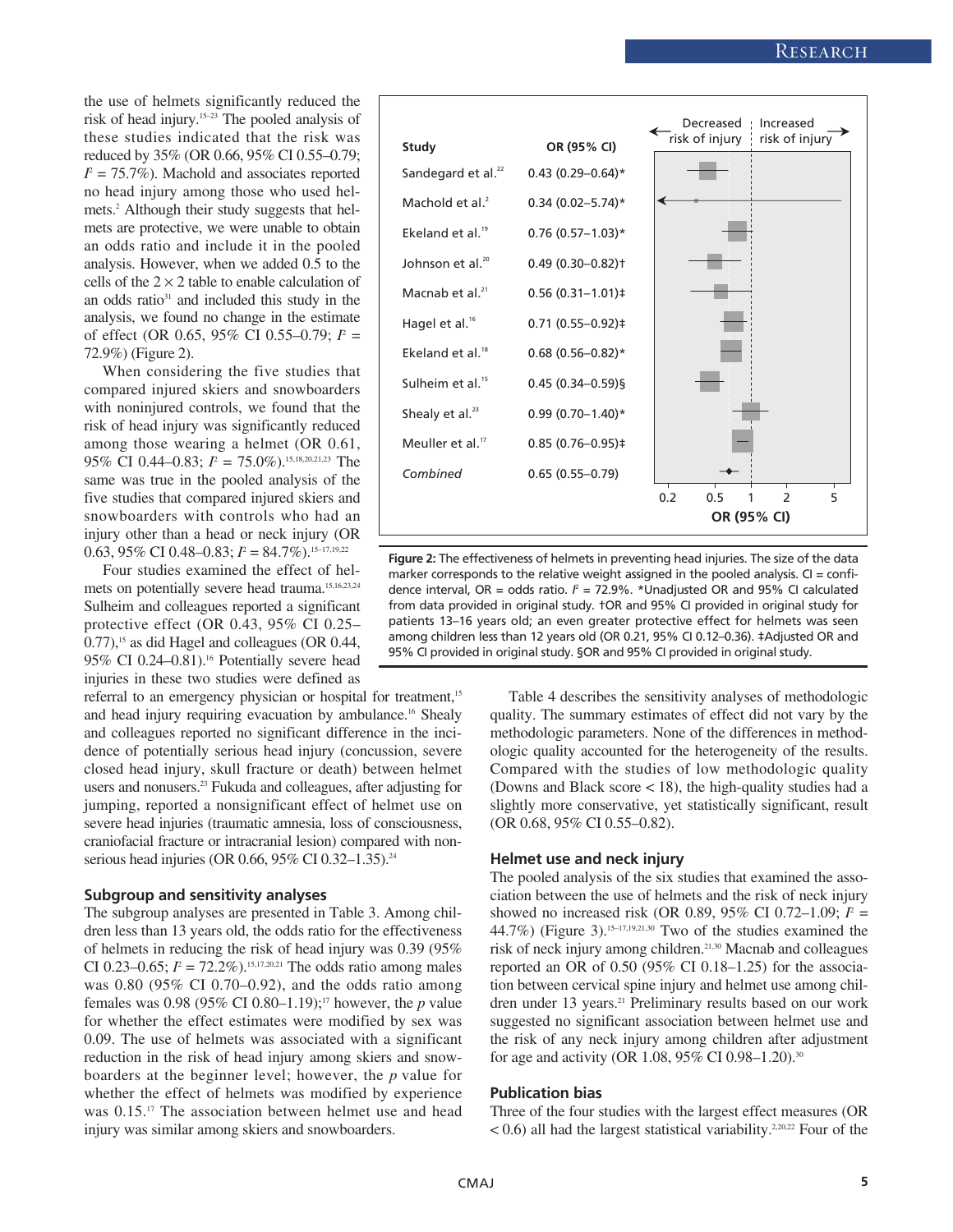| Parameter                                        | No. of<br>studies | OR (95% CI)            |
|--------------------------------------------------|-------------------|------------------------|
| Age, yr                                          |                   |                        |
| < 13                                             | 4                 | $0.41$ $(0.28 - 0.62)$ |
| $13 - 24$                                        | 1                 | $0.80$ $(0.69 - 0.89)$ |
| > 25                                             | 1                 | $1.13(0.93 - 1.36)$    |
| < 15                                             | 1                 | $0.73$ (NR)            |
| $15 - 25$                                        | $\mathbf{1}$      | $0.71$ (NR)            |
| > 25                                             | 1                 | $0.75$ (NR)            |
| <b>Sex</b>                                       |                   |                        |
| Male                                             | 1                 | $0.80$ $(0.70 - 0.92)$ |
| Female                                           | 1                 | $0.98$ $(0.80 - 1.19)$ |
| <b>Ability</b>                                   |                   |                        |
| Beginner                                         | 1                 | $0.69$ $(0.53 - 0.89)$ |
| Intermediate                                     | 1                 | $0.86$ $(0.72 - 1.02)$ |
| Expert                                           | 1                 | $0.92$ $(0.77-1.09)$   |
| <b>Activity</b>                                  |                   |                        |
| Skiing                                           | 2                 | $0.82$ $(0.69 - 0.98)$ |
| Snowboarding                                     | $\overline{2}$    | $0.83$ $(0.75 - 0.98)$ |
| Location                                         |                   |                        |
| Park/off-piste (backcountry<br>or out of bounds) | 1                 | $0.26$ $(0.14 - 0.50)$ |
| Prepared runs                                    | 1                 | $0.45(0.31-0.64)$      |
| Lift-related*                                    | 1                 | $0.52$ $(0.19-1.38)$   |
| <b>Age and activity</b>                          |                   |                        |
| < 13 yr and skiing                               | 1                 | $0.40$ $(0.20-0.96)$   |
| < 13 yr and snowboarding                         | 1                 | $0.18$ $(0.04 - 0.74)$ |
| 13-20 yr and skiing                              | 1                 | $0.52$ $(0.23 - 1.19)$ |
| 13-20 yr and snowboarding                        | 1                 | $0.56$ $(0.32 - 0.95)$ |
| > 20 yr and skiing                               | 1                 | $0.43$ $(0.18-1.02)$   |
| > 20 yr and snowboarding                         | 1                 | $0.18$ $(0.03 - 0.39)$ |

**Table 3:** Subgroup analysis of the effect of helmet use on head injuries

Note: CI = confidence interval, NR = not reported, OR = odds ratio. \*Injured while getting on or off a lift.

six remaining studies had a larger sample size and smaller statistical variability.<sup>16-19</sup> This suggests that smaller studies reporting statistically nonsignificant effect measures may have been less likely to be published.

## **Interpretation**

In our meta-analysis, the use of helmets had a significant protective effect against head injuries among skiers and snowboarders. The pooled analysis showed that the risk of head injury was reduced by 35% with helmet use (95% CI 21%–46%) and that 2–5 of every 10 head injuries among helmet users could be prevented. We found a protective effect among skiers and snowboarders, and among those participating in park/off-piste (backcountry or out-of-bounds) locations and on prepared runs.<sup>15,17,21</sup> Although not statistically significant, there was some suggestion that helmets had a greater protective effect among males than among females, and among skiers and snowboarders of a lower ability level.<sup>17</sup> Our results are similar to those of a recent review of concussions and use of protective equipment in a variety of summer and winter activities.32

Two of the studies included in our analysis reported similar, significant protective effects of helmets against potentially severe head injury.<sup>15,16</sup> Conversely, Shealy and colleagues reported no such effect.<sup>23</sup> Differences in the findings may have been due to the definitions used for severe head injury or to the extent of adjustment for confounding variables. In another study by Shealy and colleagues, which we did not include in our review because of a lack of detail about outcomes and the composition of the control group, helmet use was examined among skiers and snowboarders whose primary cause of death was a head injury and those with another primary cause of death (they may have had a nonfatal head injury or a fatal neck injury). The authors found that helmet use was significantly higher among those who died of a non-head-related injury than among those who died of a head injury.<sup>33</sup>

Although wearing a helmet reduces the risk of head injury, there is concern that helmets may increase the risk of neck injury, particularly among children. Our pooled results and the individual studies showed no significant association between helmet use and increased risk of neck injury. This is consistent with biomechanical data showing no increase in neck loads associated with helmet use in simulated snowboarding falls.<sup>34</sup>

The use of helmets may provide a false sense of security, however, and result in more aggressive or dangerous participation, which could increase the risk of injury to other parts of the body.35 Several studies have examined risk compensation in relation to helmet use among skiers and snowboarders.15,24,36–39 The evidence is mixed: some of the studies showed increased risk-taking among those who used helmets,<sup>15,39</sup> whereas others showed that helmet users were a more cautious subgroup of participants.<sup>37</sup> Fukuda and associates noted that helmet users were more likely than nonusers to have injuries related to jumping, which indicates that helmet users may attempt more risky manoeuvres.<sup>24</sup> Our work suggests no relation between helmet use and severity of injury or crash circumstances (non-helmet equipment damage, fast selfreported speed, participation in more difficult runs than normal, or jumping-related injury) after adjustment for confounding variables.36 The available evidence suggests that, if helmet users exhibit compensating behaviour, their level of injury risk is not higher than that of nonusers.

## **Limitations**

Our review has limitations. First, the methodologic quality of the included studies was moderate. The most common shortcoming was an insufficient adjustment for and description of potential confounders. For five of the studies, we had to calculate the odds ratios from the authors' data, and only the crude, unadjusted odds ratio could be calculated.2,18,19,22,23 However, although adjusted odds ratios were more conservative,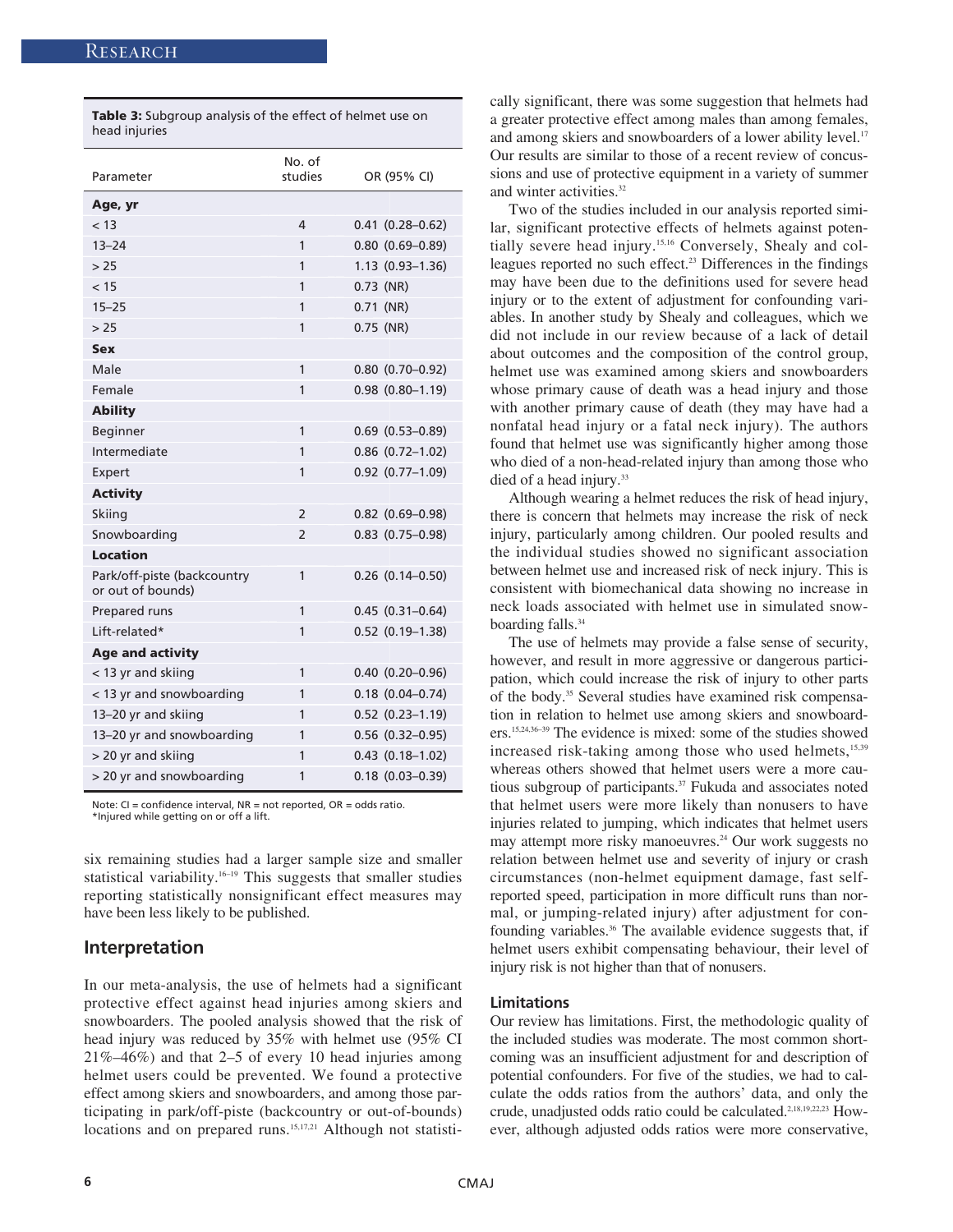the odds ratios for the adjusted and crude pooled estimates were similar and the 95% confidence intervals overlapped.

Two approaches were used to select control groups. Four of the studies included noninjured controls,18,20,21,23 four included controls with injuries other than head or neck injuries, 16,17,19,22 and one study included both types of controls.15 The similarity of results in the studies using these approaches provides some support of the validity of both approaches in research of injuries among skiers and snowboarders.

Another limitation was the different definitions of head injury used. Also, the place of diagnosis and the personnel making the diagnosis differed between studies. Definitions of potential confounders, such as age groups and ability, were inconsistently recorded between studies, which made comparisons challenging.

We restricted the review to English language studies. If English and non-English studies systematically differed in methodologic quality or outcome, then article selection bias would be present. Studies with significant findings are more likely to be in English.40 If a language bias was present in our review, the effect of helmets may have been overestimated. However, we included studies conducted in regions where skiing and snowboarding are common: Canada, the United States, Europe and Japan.

We made a concerted effort to identify grey literature. Electronic databases, reference lists and conference proceedings were examined in an attempt to discover all literature that would meet our inclusion criteria. If publication bias existed, it would have resulted in an overestimation of the effect of helmets.

We were unable to examine results in terms of the design, quality or fit of the helmets. If helmets were of poor quality or condition, or were worn incorrectly, as has been shown among some users of bicycle helmets,41 then the effect of helmets would be underestimated relative to their true potential of reducing head injury.42

#### **Conclusion**

Our pooled analysis of evidence suggests that helmets are effective in reducing the risk of head injury among skiers and snowboarders. We found no significant association between helmet use and an increased risk of neck injury. Based on our findings, we encourage the use of helmets among skiers and snowboarders. Additional, methodologically rigorous research is required to determine which types of helmets provide the best protection.

**Table 4:** Sensitivity analysis of the effect of helmet use on head injuries

| Parameter                                   | No. of<br>studies | OR (95% CI)         | Heterogeneity,<br>$l^2$ value, % |
|---------------------------------------------|-------------------|---------------------|----------------------------------|
| Methodologic quality*                       |                   |                     |                                  |
| High (score $\geq$ 18)                      | 6                 | $0.68(0.55 - 0.82)$ | 75.8                             |
| Low (score $<$ 18)                          | 4                 | $0.59(0.35 - 1.00)$ | 73.1                             |
| Study design                                |                   |                     |                                  |
| Case-control                                | 9                 | $0.66(0.55 - 0.79)$ | 75.7                             |
| Cohort                                      | 1                 | $0.48(0.48 - 0.34)$ | <b>NA</b>                        |
| Adjusted for<br>confounding                 |                   |                     |                                  |
| Yes                                         | 6                 | $0.68(0.55 - 0.82)$ | 75.8                             |
| No                                          | 4                 | $0.59(0.35 - 1.00)$ | 73.1                             |
| Adequate outcome<br>assessment              |                   |                     |                                  |
| Yes                                         | 9                 | $0.69(0.58 - 0.82)$ | 69.3                             |
| <b>No</b>                                   | 1                 | $0.43(0.29 - 0.64)$ | <b>NA</b>                        |
| Adequate exposure<br>assessment             |                   |                     |                                  |
| Yes                                         | 7                 | $0.66(0.54 - 0.79)$ | 74.0                             |
| <b>No</b>                                   | 3                 | $0.63(0.30 - 1.34)$ | 79.7                             |
| Adequate selection of<br>cases and controls |                   |                     |                                  |
| Yes                                         | 8                 | $0.66(0.54 - 0.79)$ | 70.0                             |
| <b>No</b>                                   | $\overline{2}$    | $0.66(0.29 - 1.49)$ | 89.6                             |

Note: CI = confidence interval, NA = not applicable, OR = odds ratio.

\*Overall scores for methodologic quality were determined with use of the Downs and Black checklist (maximum score 28).



**Figure 3:** The effect of helmet use on the risk of neck injury. The size of the data marker corresponds to the relative weight assigned in the pooled analysis.  $CI =$ confidence interval, OR = odds ratio.  $P = 44.7\%$ . \*Unadjusted OR and 95% CI calculated from data provided in original study. †OR and 95% CI provided in original study. ‡Adjusted OR and 95% CI provided in original study.